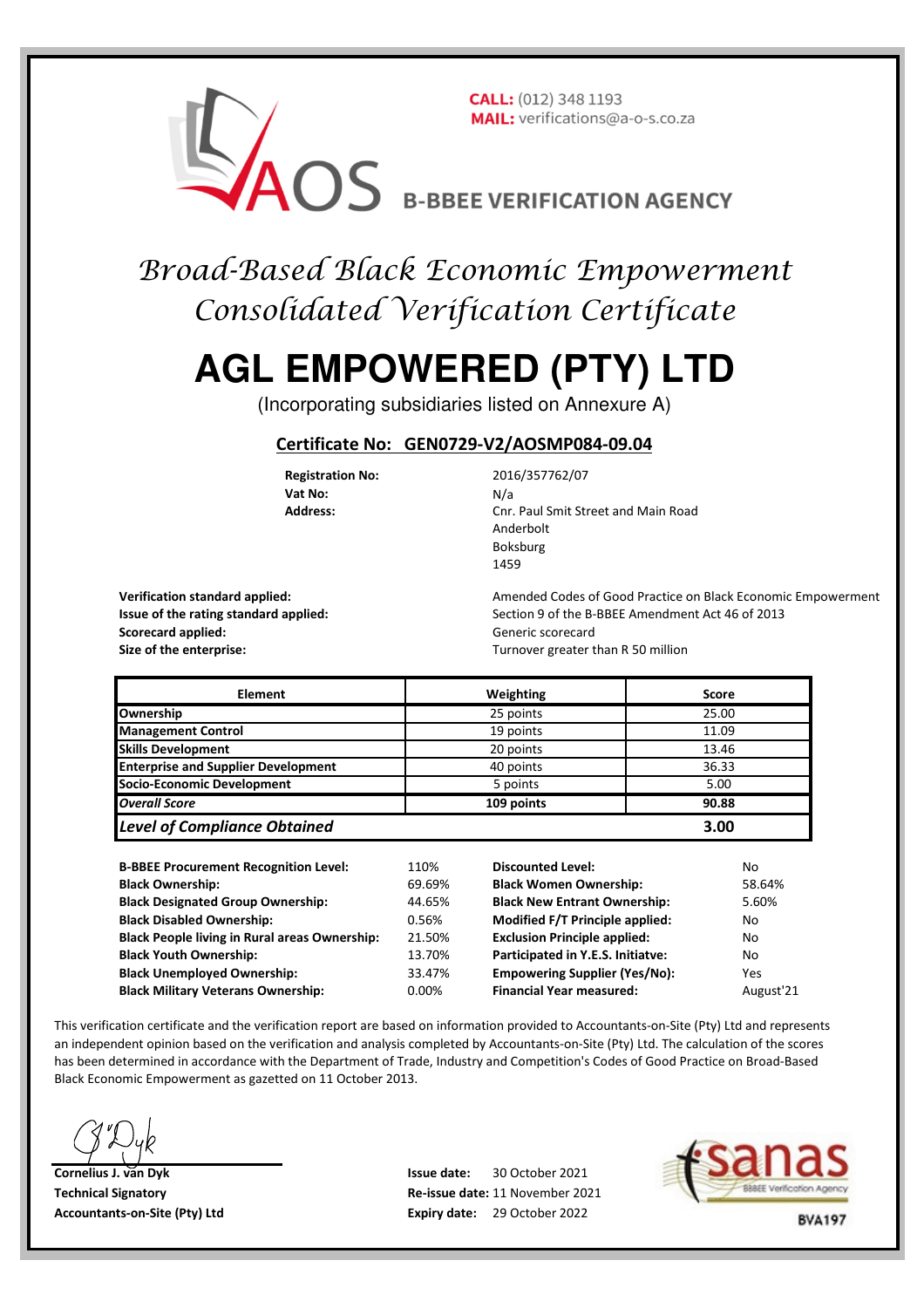**Certificate number:** GEN0729-V2/AOSMP151.1<br> **SANAS Accreditation No:** BVA197 **SANAS Accreditation No: B-BBEE analyst:** Marinda Gates **Technical signatory:** Cornelius J. van Dyk

**Name of Measured Entity:** AGL EMPOWERED (PTY) LTD & SUBSIDIARIES



#### **ANNEXURE A : CONSOLIDATED ENTITIES**

| Reg. No.                         | VAT No.                         |  |
|----------------------------------|---------------------------------|--|
| 2016/357762/07<br>2014/176422/07 | N/a<br>4250267335<br>4610101984 |  |
|                                  | 1986/003393/07                  |  |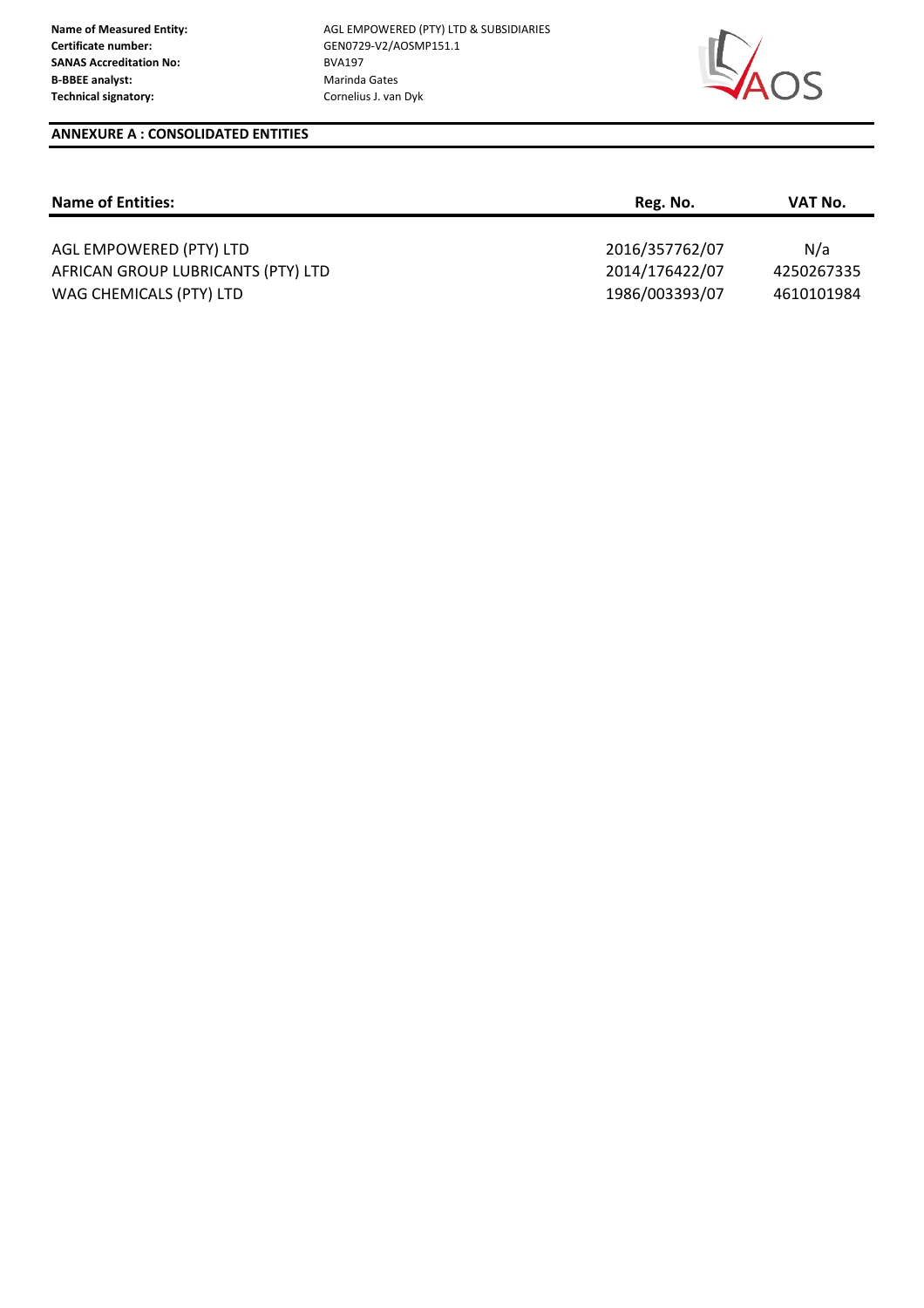

## **STATEMENT 100: MEASUREMENT OF THE OWNERSHIP ELEMENT**

| Weighting                     | <b>Criteria</b>                                                                 | Weighting      | Compliance   | Score |
|-------------------------------|---------------------------------------------------------------------------------|----------------|--------------|-------|
| <b>Points</b>                 |                                                                                 | <b>Points</b>  | Target       |       |
|                               | <b>1.1. VOTING RIGHTS</b>                                                       |                |              |       |
| 25                            | 1.1.1. Exercisable Voting rights in the Entity in the hands of Black people     | 4              | 25% + 1 Vote | 4.00  |
|                               | 1.1.2. Exercisable Voting Rights in the Entity in the hands of Black women      | $\overline{2}$ | 10%          | 2.00  |
| <b>1.2. ECONOMIC INTEREST</b> |                                                                                 |                |              |       |
|                               | 1.2.1. Economic Interest in the Entity to which Black people are entitled       | 4              | 25%          | 4.00  |
|                               | 1.2.2. Economic Interest in the Entity to which Black women people are entitled |                | 10%          | 2.00  |
|                               | 1.2.3. Black designated groups or Collective enterprises                        | 3              | 3%           | 3.00  |
|                               | 1.2.4. Black new entrants                                                       | 2              | 2%           | 2.00  |
|                               | <b>1.3. REALISATION POINTS</b>                                                  |                |              |       |
|                               | 1.3.1. Net Value                                                                | 8              |              | 8.00  |
| <b>Total</b>                  |                                                                                 | 25             |              | 25.00 |

| Weighting     | <b>Criteria</b>                                                                      | Weighting      | Compliance    | <b>Score</b> |
|---------------|--------------------------------------------------------------------------------------|----------------|---------------|--------------|
| <b>Points</b> |                                                                                      | <b>Points</b>  | <b>Target</b> |              |
|               | <b>2.1. BOARD PARTICIPATION</b>                                                      |                |               |              |
| 19            | 2.1.1. Exercisable voting rights of black board members                              | $\overline{2}$ | 50%           | 2.00         |
|               | 2.1.2. Exercisable voting rights of black female board members                       | $\mathbf{1}$   | 25%           | 0.80         |
|               | 2.1.3. Black executive directors as a percentage of all executive directors          | $\overline{2}$ | 50%           | 2.00         |
|               | 2.1.4. Black female executive directors as a percentage of all executive directors   | $\mathbf{1}$   | 25%           | 0.00         |
|               | 2.2. OTHER EXECUTIVE MANAGEMENT                                                      |                |               |              |
|               | 2.2.1. Black Executive Management as a percentage of all Executive Management        | 4              | 60%           | 1.08         |
|               | 2.2.2. Black female Executive Management as a percentage of all Executive Management | $\overline{2}$ | 30%           | 0.36         |
|               | <b>2.3. SENIOR MANAGEMENT</b>                                                        |                |               |              |
|               | 2.3.1 Black employees in Senior Management as a percentage of all Senior Management  | 0              | 60%           | 0.00         |
|               | 2.3.2 Black female employees in Senior Management as a percentage of all             | 0              | 30%           | 0.00         |
|               | Senior Management                                                                    |                |               |              |
|               | 2.4. MIDDLE MANAGEMENT                                                               |                |               |              |
|               | 2.4.1 Black employees in Middle Management as a percentage of all Middle Management  | $\overline{2}$ | 75%           | 1.26         |
|               | 2.4.2 Black female employees in Middle Management as a percentage of all             | $\mathbf{1}$   | 38%           | 0.42         |
|               | Middle Management                                                                    |                |               |              |
|               | <b>2.5. JUNIOR MANAGEMENT</b>                                                        |                |               |              |
|               | 2.5.1 Black employees in Junior Management as a percentage of all                    | $\mathbf{1}$   | 88%           | 0.76         |
|               | Junior Management                                                                    |                |               |              |
|               | 2.5.2 Black female employees in Junior Management as a percentage of all             | $\mathbf{1}$   | 44%           | 0.41         |
|               | Junior Management                                                                    |                |               |              |
|               | 2.6. EMPLOYEES WITH DISABILITIES                                                     |                |               |              |
|               | 2.6.1 Black employees with disabilities as a percentage of all employees             | $\overline{2}$ | 2%            | 2.00         |
| <b>Total</b>  |                                                                                      | 19             |               | 11.09        |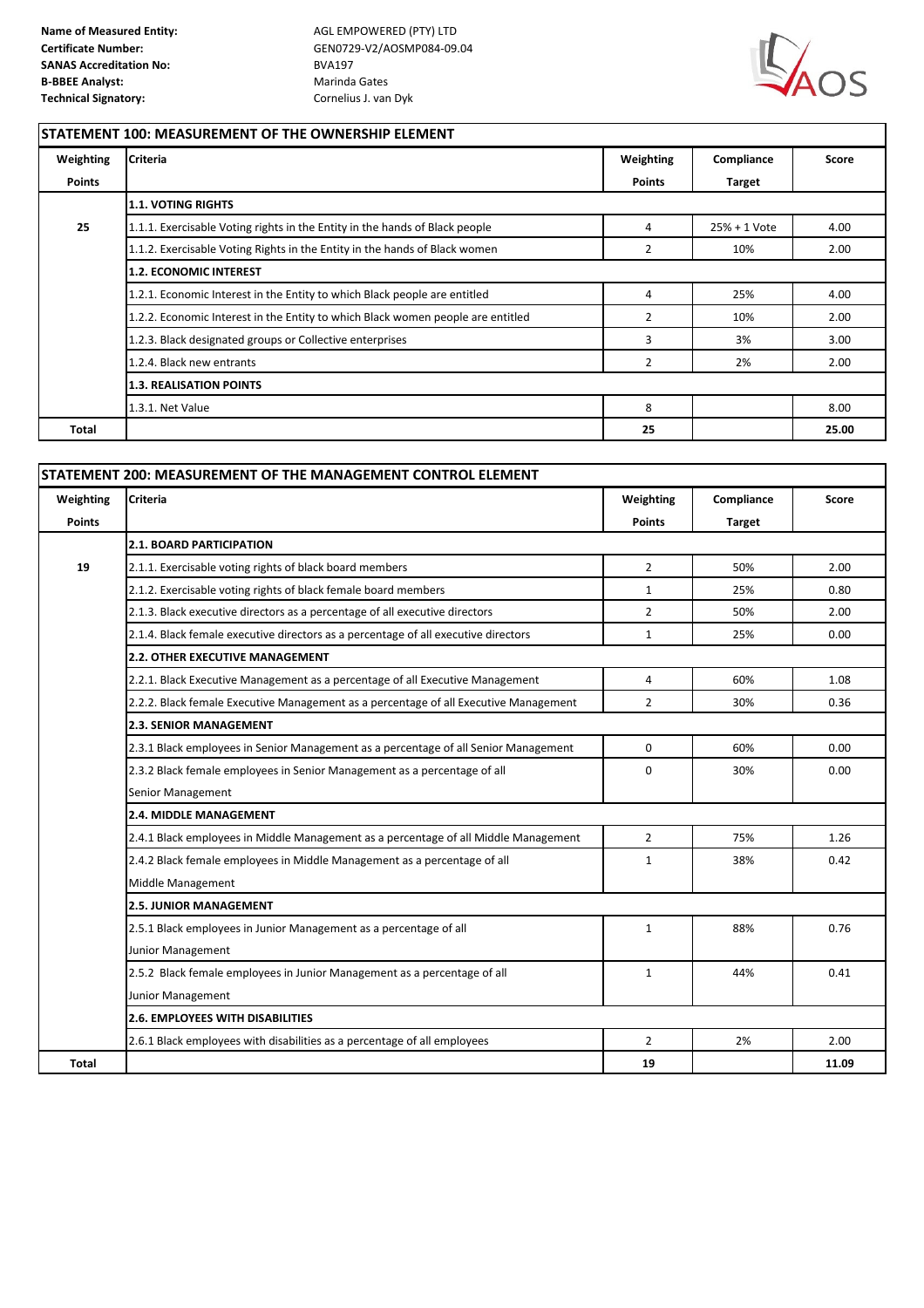**Name of Measured Entity:** AGL EMPOWERED (PTY) LTD **Certificate Number:** GEN0729-V2/AOSMP084-09.04



٦

#### **STATEMENT 300: SKILLS DEVELOPMENT ELEMENT**

| Weighting     | <b>Criteria</b>                                                                                            | Weighting     | Compliance | Score |
|---------------|------------------------------------------------------------------------------------------------------------|---------------|------------|-------|
| <b>Points</b> |                                                                                                            | <b>Points</b> | Target     |       |
|               | 3.1.1 SKILLS DEVELOPMENT EXPENDITURE ON ANY PROGRAMME SPECIFIED IN THE LEARNING PROGRAMME MATRIX (LPM) FOR |               |            |       |
| 20            | BLACK PEOPLE AS A PERCENTAGE OF THE LEVIABLE AMOUNT                                                        |               |            |       |
|               | 3.1.1.1 Skills development expenditure on Learning Programmes specified                                    | 6             | 3.5%       | 3.27  |
|               | in the LPM for black people as a percentage of the Leviable Amount                                         |               |            |       |
|               | 3.1.1.2 Skills Development expenditure on Bursaries for Black Students at                                  | 4             | 2.5%       | 0.64  |
|               | <b>Higher Education Institutions</b>                                                                       |               |            |       |
|               | 3.1.1.3 Skills development expenditure on Learning Programmes specified                                    | 4             | 0.30%      | 4.00  |
|               | in the LPM for black employees with disabilities as a percentage of the                                    |               |            |       |
|               | Leviable Amount                                                                                            |               |            |       |
|               | 3.1.2. LEARNERSHIPS, APPRENTICESHIPS AND INTERNSHIPS                                                       |               |            |       |
|               | 3.1.2. Number of black people participating in Learnerships, Apprenticeships                               | 6             | 5.00%      | 5.55  |
|               | and Internships as a percentage of total employees                                                         |               |            |       |
|               | 3.3. BONUS POINTS                                                                                          |               |            |       |
| 5             | 3.1.3. Number of black people absorbed by the measured entity and                                          | 5             | 100%       | 0.00  |
|               | industry entity at the end of the Learning Programme                                                       |               |            |       |
| <b>Total</b>  |                                                                                                            | 25            |            | 13.46 |

| STATEMENT 400: MEASUREMENT OF THE ENTERPRISE AND SUPPLIER DEVELOPMENT ELEMENT |                                                                                    |                |               |       |
|-------------------------------------------------------------------------------|------------------------------------------------------------------------------------|----------------|---------------|-------|
| Weighting                                                                     | Criteria                                                                           | Weighting      | Compliance    | Score |
| <b>Points</b>                                                                 |                                                                                    | <b>Points</b>  | <b>Target</b> |       |
|                                                                               | 4.1. PREFERENTIAL PROCUREMENT                                                      |                |               |       |
| 42                                                                            | 4.1.1. B-BBEE Procurement Spend from all Empowering Suppliers as a                 | 5              | 80%           | 5.00  |
|                                                                               | percentage of Total Measured Procurement Spend                                     |                |               |       |
|                                                                               | 4.1.2. B-BBEE Procurement Spend from all Empowering Suppliers that are QSE         | 3              | 15%           | 0.44  |
|                                                                               | suppliers as a percentage of Total Measured Procurement Spend                      |                |               |       |
|                                                                               | 4.1.3. B-BBEE Procurement Spend from all EME suppliers based on the B-BBEE         | 4              | 15%           | 0.64  |
|                                                                               | Procurement Recognition Levels as a percentage of Total Measured Procurement Spend |                |               |       |
|                                                                               | 4.1.4. B-BBEE Procurement Spend from Empowering Suppliers that are at least        | 11             | 50%           | 11.00 |
|                                                                               | 51% black owned as a percentage of Total Measured Procurement Spend                |                |               |       |
|                                                                               | 4.1.5. B-BBEE Procurement Spend from Empowering Suppliers that are at least        | 4              | 12%           | 4.00  |
|                                                                               | 30% black women owned as a percentage of Total Measured Procurement Spend          |                |               |       |
|                                                                               | 4.3. SUPPLIER DEVELOPMENT                                                          |                |               |       |
|                                                                               | 4.3.1. Annual value of all Supplier Development Contributions made by the          | 10             | 2% of NPAT    | 10.00 |
|                                                                               | Measured Entity as a percentage of the target                                      |                |               |       |
|                                                                               | 4.4. ENTERPRISE DEVELOPMENT                                                        |                |               |       |
|                                                                               | 4.4.1. Annual value of Enterprise Development Contributions and Sector             | 5              | 1% of NPAT    | 2.64  |
|                                                                               | Specific Programmes made by the Measured Entity as a percentage of target          |                |               |       |
|                                                                               | <b>4.5. BONUS POINTS</b>                                                           |                |               |       |
| 4                                                                             | 4.2.1 B-BBEE Procurement Spend from Designated Group suppliers that are at         | $\overline{2}$ | 2%            | 0.61  |
|                                                                               | least 51% black owned                                                              |                |               |       |
|                                                                               | 4.5.1. Bonus points for graduation of one or more Enterprise Development           | $\mathbf{1}$   |               | 1.00  |
|                                                                               | beneficiaries to graduate to the Supplier Development level                        |                |               |       |
|                                                                               | 4.5.2. Bonus point for creating one or more jobs directly as a result of Supplier  | $\mathbf{1}$   |               | 1.00  |
|                                                                               | Development and Enterprise Development initiatives by the Measured Entity          |                |               |       |
| <b>Total</b>                                                                  |                                                                                    | 46             |               | 36.33 |